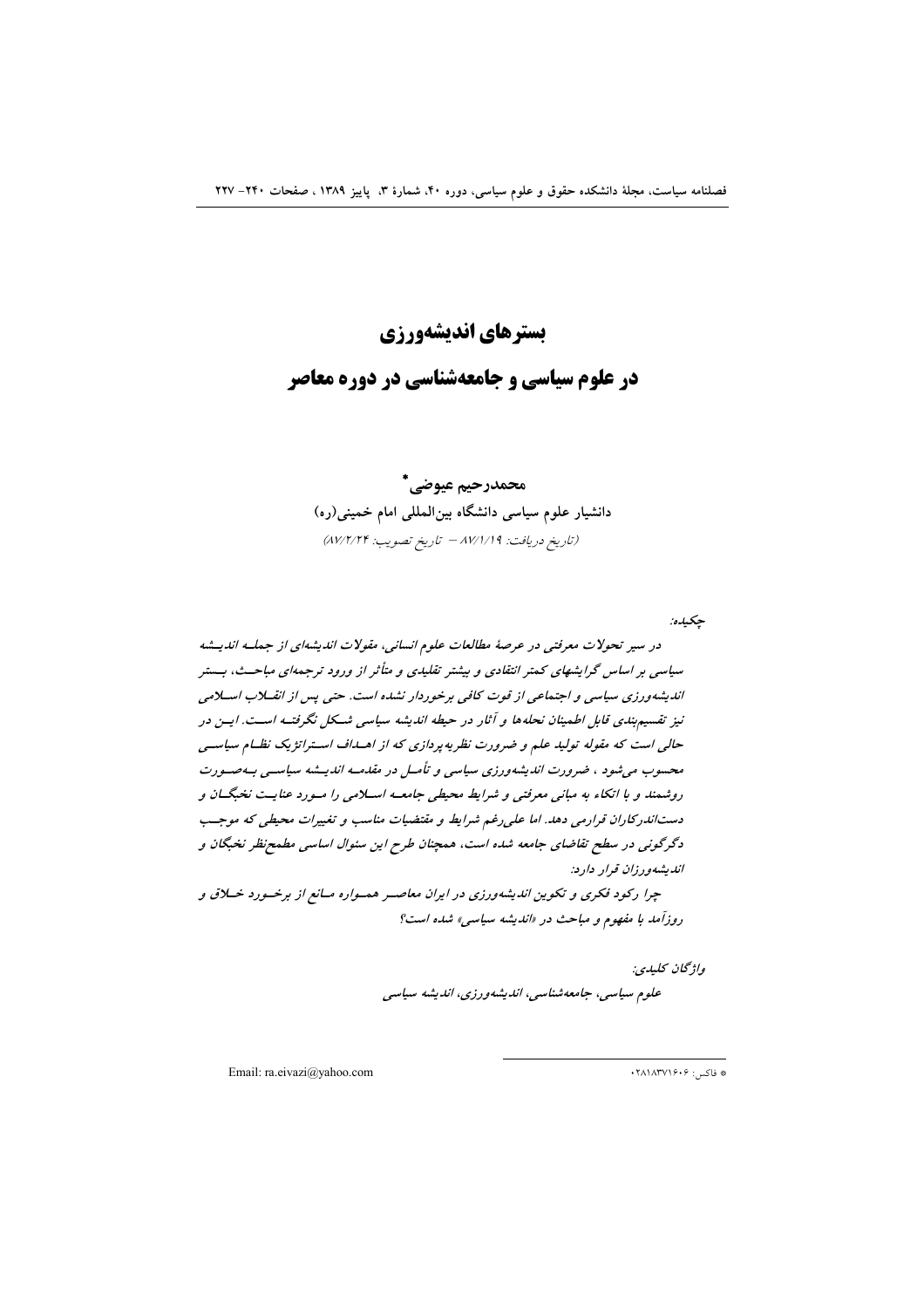#### مقدمه

با عنایت به تحولات تجربه شده در ایران معاصر به نظـر مـیرسـد در خـصوص موضـوع بحث مي توان گفت ورود ترجمهاي مباحث علوم انساني بهطور كلي و علـوم سياسـي بــهطـور خاص از یک طرف و عدم سنخیت مبانی معرفتی این علوم و شرایط فرهنگی ۔سیاسبی مولـد آنان با مبانی معرفتی و شرایط فرهنگی \_سیاسی در ایران معاصر از طـرف دیگـر، سـبب شـده است شناختی عمیق و چندبُعدی نسبت به مفاهیم رایج در این علوم بدسـت نیایــد. بــهعبــارت دیگر، مفاهیم در فضایی بیگانه با محتوای خویش، راهگشای حل معضلات و مقابله با چالـشها شدهاند. از این رو، «تقسیم بندی موضوعات» که از اهمیتی بالا در تجزیـه و ترکیـب نزدیـک بـه واقعیت مسایل و دستیابی به تحلیلهای اطمینانبخش برخوردار هستند، بـیبهـره از شاخـصها و معیارهای مورد اجماع، صورتی سلیقهای یافتهاند که نتیجهٔ آن، خلط مباحث از یکسو و ضـعف مداقه، نقد و بازسازی نظریات سیاسی متناسب بـا شـرایط و مقتـضیات زمـانی و مکـانی شـده است. لازم به ذکر است که آشفتگی مفهومی غیر از پیچیدگی واقعیات می باشد و نباید ایــن دو را یکی پنداشت؛ بنابراین ویژگی آشویی تغییرات و یوپاییهای سیاسی، نباید به منزلهٔ مشروعیت هرج و مرج در مفاهیم سیاسی تلقی شوند. زیرا اساساً فلسفهٔ وجودی و کارکرد مفاهیم، تسهیل درک بهصورتی معنادار و منتظم است. با در نظر داشتن این مقدمـه، فرضـیهٔ اصـلی ایــن مقالــه عبارت است از اینکه: رکود فکری و تکوین اندیشهورزی براساس تقلیـد و ترجمـهٔ صـرف در ایران معاصر مانع از برخورد خلاق و روزآمد با مفهوم و مباحث «اندیشه سیاسی» شده است.

## بسترهای اندیشهورزی در علوم سیاسی و جامعهشناسی در دورهٔ معاصر

به شهادت تاریخ رشتههای علوم سیاسی و جامعه شناسی در ایران روش مسلط در جوامع دانشگاهی ایران، متأثر از روش۱مای آمریکایی و فرانسوی است و گـرایش بــه «عملگرایــی» و عدم پرداختن به تحلیلهای موشکافانه و عمیـق از خـصایص ایـن گونـه روشهاسـت. لـذا در مجامع علمي، بدون توجه به حدود و ثغور محدودهٔ مـورد نظـر ـ انديــشه سياسـي ــ بــه طـرح مطالب متنوع، ذيل اين عنوان مي پر دازند (ازغندي، ١٣٧٨، ص ۴۶) .

علمیرغم فراز و نشیبها و تغییرات دانشگاهی به نظر دکتر ازغندی: علم سیاست در ایــران پیش از انقلاب و پس از انقلاب، چندان تغییری نکرده و دچار تحول اساسی نشده است (ممان. ص ۴). علــم سياســت معاصــر ايــران از لحــاظ عملــي و نظــري ملهــم از دو رشــتهٔ حقــوق و جامعهشناسی فرانسوی از یکسو و علم سیاست آمریکایی از سوی دیگر است. به دیگر سخن، سرچشمهٔ علم سیاست نظری ایران، دستاوردها و افکـار و آثـار حقوقـدانان و جامعــهشناسـان سیاسی فرانسوی است؛ همچنانکه اتکای علم سیاست عملـی ایـران بـه ویـژه از اواسـط دهـهٔ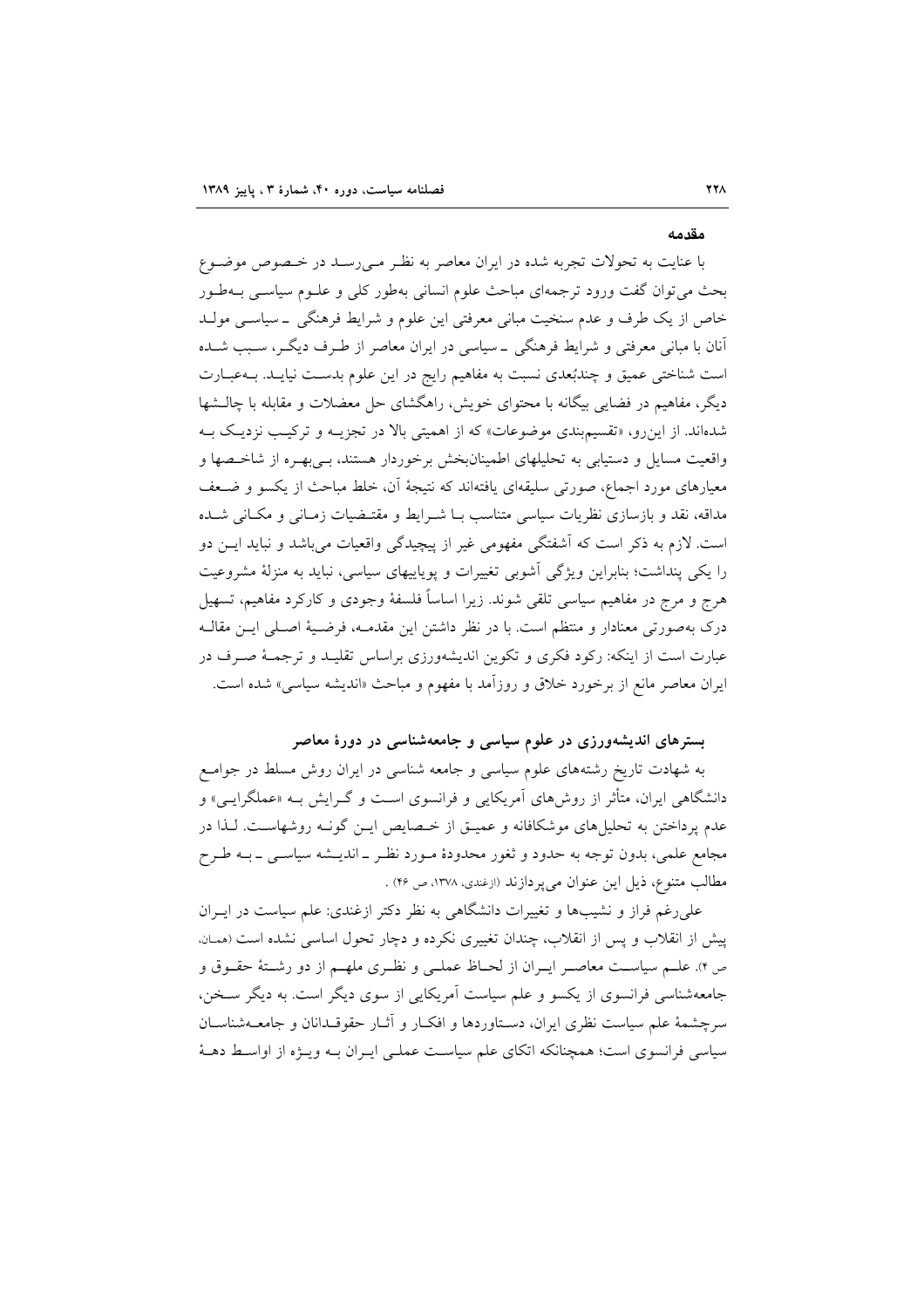۱۳۴۰، به روشها و مطالعات آثار علمای علـم سیاسـت آمریکـایی بـوده اسـت (همان ص ۱۳۹). رویهمروفتـه دیـدگاه فرانـسوی آمـوزش و تـدریس سیاسـت کـه متکـی بـر فلـسفه، تـاریخ، جامعهشناسی و حقوق است و بر انکارگرایی ذهنی مبتنی است، کارش به عامگرایی می انجامـد و در نهایت قادر به شناخت و تبیین پدیدههای اجتماعی بصورت واقع بینانـه نیـست (ممـان ص  $(1)$ 

همسایهٔ نزدیک این رشته یعنی جامعهشناسی نیز همین وضع را دارد. به گفتهٔ دکتــر ارمکــی اکثر افراد درگیر در حوزهٔ جامعهشناسی نظری ایران (جامعهشناسی اثباتی) در فرانسیه تحـصیل کرده و متأثر از حوزهٔ جامعهشناسی با رویکرد اثباتی (اندیشههای اگوستکنت و امیل دورکـیم) بوده و در جهت دفاع از بینش کارکردی برآمدهاند... در گرایش نظری جامعهشناسی ایران با سه رويكرد اصلى روبرو هستيم:

- ۱. رویکرد انتقادی متأثر از مارکسیسم؛
- ۲. رویکرد انتقادی علمی ژورنالیستی؛

۳. رویکرد اثباتی و علمگرایانه (آزاد ارمکی، ۱۳۷۸، صص ۲۱۰ و ۲۱۱).

سیدجواد طاهایی در مقالهای از تسلط تفکر فرانسوی بر محافل فکری ایران یاد می کنـد و می نویسد: انگارهٔ خاص جامعهٔ فکری کشور ما... عبارت از انگارهٔ فرانسوی است. این انگاره از فرهنگ سیاسی جامعهٔ کهن فرانسوی که مشخصاً بر روشهای مشهور طی دورهٔ انقلاب فرانسه تـأثير نهـاد، اخـذ شـده اسـت. برخـي از خـصايص ايـن فرهنـگ سياسـي جـامع عبارتنـد از: انقلابی گری (به معنای داشتن سـرهای پرشـور و چـشمداشت بـه روشـهای کوبنـده و آنـی)، مخالفت با اهمیت سنتها، ارج نهادن به فضایل انتزاعی، مجادلهگری و ناتوانی در نیل به اجماع، فردگرایی شدیداً سیاسی، تأکید بر عنصر حق (به مثابه آنچه باید از دولت گرفت و بــه تفکیـک از عنصر تکلیف)، حسد ذاتی به اقران'، (توکویل حسد را ویژگی ذاتـی نظامهـای دموکراتیـک مي نامد) و سوءظن شديد به نهاد دولت (طاهايي، ص ۵۶).

روی دیگر سکه و در طرف دیگر، نگرش آمریکایی است. نگرش عملگرا و فایدهطلب؛ بـه دنبال راه حلهای فوری و عاجل می گردد و اهل اندیشه و اندیشیدن نیست و تفکر بـه معنـای تأمل کردن و درنگ کردن، جایب در آن ندارد. بقول لوئیس هارتز در آمریکا هرگز یک جنـبش و يا حزب سياسي ليبرال وجود نداشته است، أنچه داشتهايم، شيوهٔ زندگي أمريكايي بوده است

<sup>&</sup>lt;sup>1</sup>. توکویل در دموکراسی در امریکا اَورده است: پنهان کردنی نیست که تأسیسات و رسوم دموکراتیک، احـساس رشـک و حــسد را در قلـب انسان سخت تحریک میکند. این پدیده معلول فراهم بودن امکان کسب برابری و مساوات برای عموم نیست بلکه بیشتر معلول آنست که بـا وجود فراهم بودن امکان کسب مساوات و برابری با دیگران، وسایل نیل بـه آن در اختیـار عمـوم قـرار نـدارد (الکـسی در توکویـل، تحلیـل دموکراسی در امریکا، ترجمه آقای رحمتالله مراغهای، چاپ ۱۳۴۷، انتشارات زوار، ص ۴۱۰).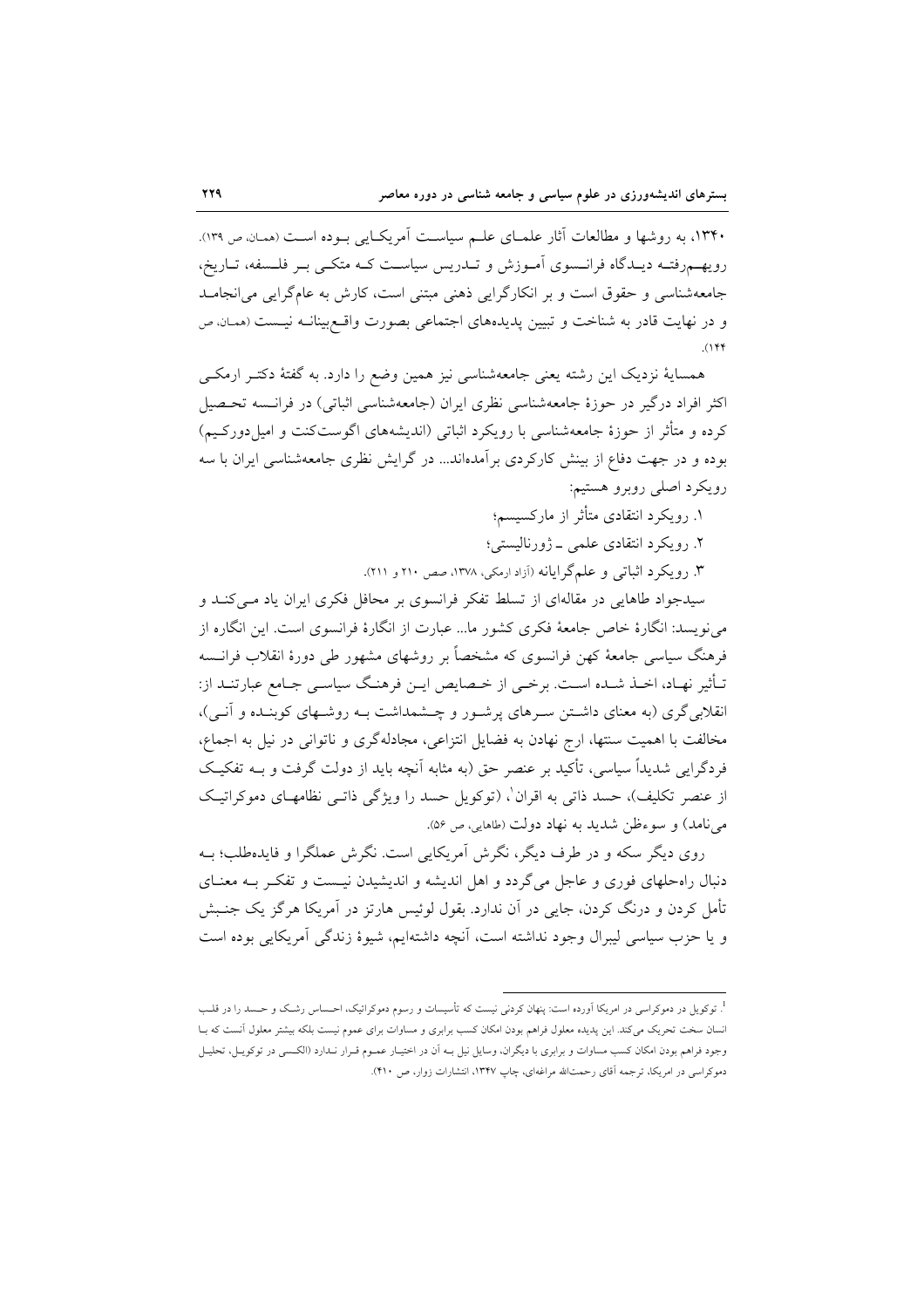که در واقع از افکار جانلاک ــ بدون اطلاع از نقش وی در این مــسأله ــ صــیقلی ملــی خــورده است (اسیریگنز، ۱۳۷۷، ص ۴۴) .

توماس اسپریگنز در کتاب «فهم نظریههای سیاسی» درخصوص عملگرایـی آمریکاییـان بـا لحنی سرزنشآمیز می نویسد: اگر اساس و بنیان نظام پایدار باشد و یـا اعتقـاد بـه اسـتحکام آن موجود باشد، مسایل خاصل یک به یک و از طریق آزمون و خطا فیصله می یابند. بجـای توجـه به ریشهٔ مسایل سیاسی یعنی حوزهای که نظریهپردازی ضرورت پیـدا مـیکنـد. آمریکاییهـا بـا «زدوبندهای ناشیانه» پیش میروند. براساس تعبیر ادموند برک، این عدم توجه به نظریهپردازی احتمالاً از يک وضع سياسي نسبتاً پايدار حکايت ميکند، البته اين مزيت عملي سياسي به زيـان تفکر تمام میشود. عدم مهارت و پیچیدگی فکری در گسترهٔ سیاست آمریک)، بـا ایــن کـه از محاسن آن نظام است، چیزی نیست که بتوان در تـاریخ اندیــشه بــه آن مفتخـر بــود... یکــی از دلایل اینکه آمریکا در فهم دیگر کشورها و ملل و اینکه در رابطهاش با آنها دچار مشکل است، همين نكته است (همان، صص ۴۴ و ۴۵).

نمود و بازتاب این مسایل درخصوص نحوهٔ تفکر در ایران به راحتی در قالب آشـفتگی در سطوح و مراتب گوناگون تحلیلهای سیاسی \_اجتمـاعی و تـشخیص و تعیـین اولویتهـا قابـل مشاهده است، امری که محصول و مولد نبود اجماعنظر در بین اندیشمندان این دیار است. این درهمریختگی و پریشانی مجامع علمی در بارهٔ «اندیشهٔ سیاسی» را میتوان در تعاریف متعدد و متضاد و بلکه فراتر از این، تعاریف نقیضی یافت که نمیتوان آنها را در کنـار یکـدیگر نهـاد و مشخص نمي شود كه انديشه سياسي چيست؟ نظريــهٔ سياســي چيــست؟ فلــسفهٔ سياســي كــدام است؟ وظیفه، هدف و روش دانشمند و پژوهشگر هریک از این عرصهها کدام اسـت؟ جالـب توجه است که نویسندگان داخلی عموماً، سخنان خود را بدون اسـتدلال و بــدون مرجــع ذکـر می کنند و گویی هرکس براساس دریافت خویش می سازد و پیش می رود.

مروری بر تعاریف ارائه شده

دکتر علی بیگدلی می نویسد: فلسفهٔ سیاسی برخلاف اندیشهٔ سیاسی که براساس مقتـضیات زمان و مکان طرحریزی شده است، وسعتی جهانـشمول دارد و بـار فلـسفی هـستیشناسـی و آرمانگرایی دارد. مثل تئوری «فیلسوف شاه» افلاطون... فلسفهٔ سیاسی برخلاف اندیشهٔ سیاسی متوجه مباني اخلاقي \_مذهبي و انساني است و تغييـراتش روبنـايي اسـت، درحاليكـه انديـشهٔ سياسي زيربنايي است. بنابراين، فلسفة سياسي به مباحث فلسفي ماوراءالطبيعه و هستي شناسبي می پردازد. اما نظریهٔ سیاسی فرع بر اندیشهٔ سیاسی است که با توجه به شرایط روز در هر زمـان و مكان از طرف انديشمند مطرح مى شود... حوزهٔ عملكرد آن (نظريهٔ سياسى) محدود به كشور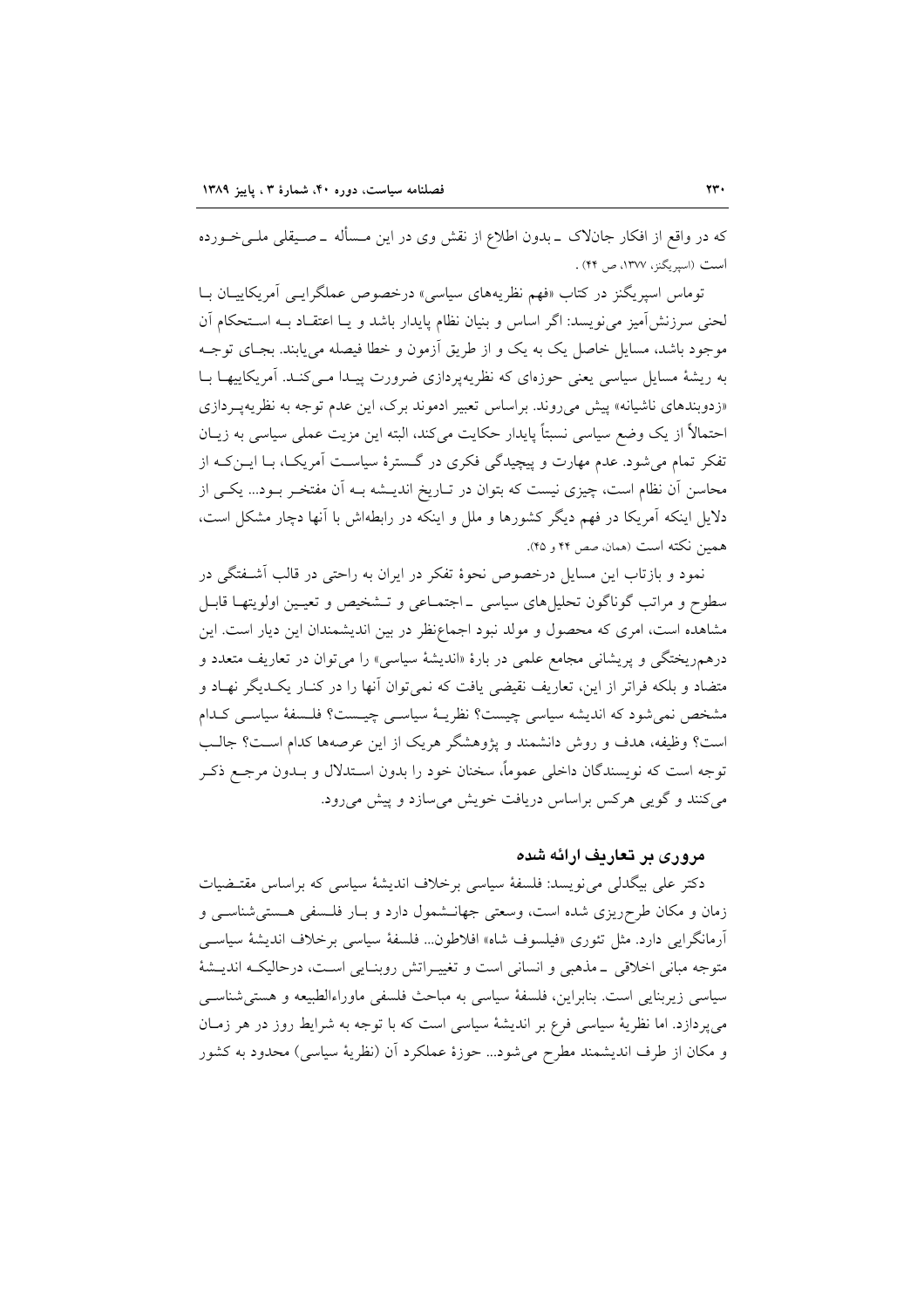با منطقه است (بيگدلى، ١٣٧۶)

محمدحسین جمشیدی برخلاف نظر فوق اندیشهٔ سیاسی را نه فرع بر نظریهٔ سیاسـی بلکـه یکی از ارکان آن به حساب می**آورد، هرچنـد ک**ـه تعریفـی مـستقل از «اندیــشه سیاســی» ارائــه نمیدهد (جمشیدی، ۱۳۷۷، ص ۳۱۸). در واقع، مفهوم مشخص نشده بهدنبال مصادیق آن می رویم.

سیدجواد طباطبایی در کتاب «زوال اندیشهٔ سیاسی در ایران» در ذیل عنوان «زایـش اندیـشه سیاسی» بی توجه به عنوانی که انتخاب کرده در مطالبی که ارائه میکند، مکرر از عنوان «فلسفه سیاسی» استفاده می کند. گویبی که «فلسفهٔ سیاسی» با «اندیشهٔ سیاسی» یکسی است. ایـشان نیـز همچون سایرین و طبق عادت مألوف تعریفی از «اندیـشه سیاسـی» ارائـه نمـیدهنـد؛ هرچنــد آموختهایم که در تحقیق علمی باید ابتدا به تعریـف مفـاهیم پرداخـت. البتـه عـدم دقـت نظـر، مشکلات و ایرادات دیگر را فراهم آورده که بررسی آن نیازمند فرصتی دیگر است.

موسی نجفی در مقالهای تحت عنوان «اندیشه سیاسی در متـون تـاریخی» هـیچ تعریفـی از «اندیشه سیاسی» ارائه نمی کند و در واقع اّن را همچون کلیتی تجزیهناپذیر رها مـی کنــد (نجفـی، ۱۳۷۷، ص ۱۰۰).

دکتر عبدالرحمن عالم که دو جلد کتاب در زمینهٔ تـاریخ فلـسفهٔ سیاسـی غـرب بـه رشـتهٔ تحریر درآورده است صحبتی در باب نـسبت «اندیـشه سیاسـی» و «فلـسفه سیاسـی» بـه میـان نیاورده است. وی در جلد اول، هیچگونه تعریفی از «فلسفهٔ سیاسی» یا «اندیشهٔ سیاسی» بدست نمی دهد و به دلخواه، فصول متعدد را تحت عنوان اندیشه سیاسی یا فلسفهٔ سیاسی ارائـه کـرده است؛ مانند «اندیشه سیاسی پیش از سوفسطها»، «اندیشه سیاسی سوفسطها»، «اندیـشهٔ سیاسـی سقراط»، «اندیشه سیاسی دورهٔ یونانی گری»، «فلسفهٔ سیاسی در دورهٔ افول دستگاه پاپ»، «سهم فلسفهٔ سیاسی سدههای میانه». ایشان در نگارش جلد اول از کتبی با عناوین Political Thought و Political Theories استفاده كردهاند (عالم، ١٣٧٨، ص ١٣). اما در جلد دوم كتـاب رويـهاى انـدك متفاوت (عالم، ١٣٧٧، ص ١٧) در پیش گرفتهاند و ارائهٔ تعریفی از فلسفهٔ سیاسبی پرداختـهانــد امــا تاريخ انديشه را مترادف با فلسفة سياسي پنداشته و معرفي كردهاند. طبق تعريف ايشان، فلسفة سیاسی یعنی «تفکر منظم دربارهٔ ماهیت، هدفها، ساختار و قدرت دولت کـه از یکـسو بـرای فهم و شناخت واقعی دولت و از سوی دیگر، برای حفظ یـا تغییـر آن اسـت. فلـسفهٔ سیاسـی فعالیتی فکری و ذهنی است با هدف پرداختن به مسایل و دشواریهای اجتمـاعی و سیاسـی و حل و رفع آنها و از زمانی آغاز شد که انسانها به حفظ آزادی خـود در برابـر اقتـدار دولـت توجه كردند. اما همهٔ انسانها این توانایی فكری را نداشتند و فقط عدهای دربـارهٔ موضـوعهـای اصلی فلسفهٔ سیاسی اندیشیدند، سخن گفتند یا نوشتند... نسلهای آینده در نگاه به گذشتههـا بــا مجموعهٔ اندیشهٔ فیلسوفان نیز اَشنا شدند، و اَن را تاریخ اندیشه یا فلسفهٔ سیاسی نامیدنــد (عـالم،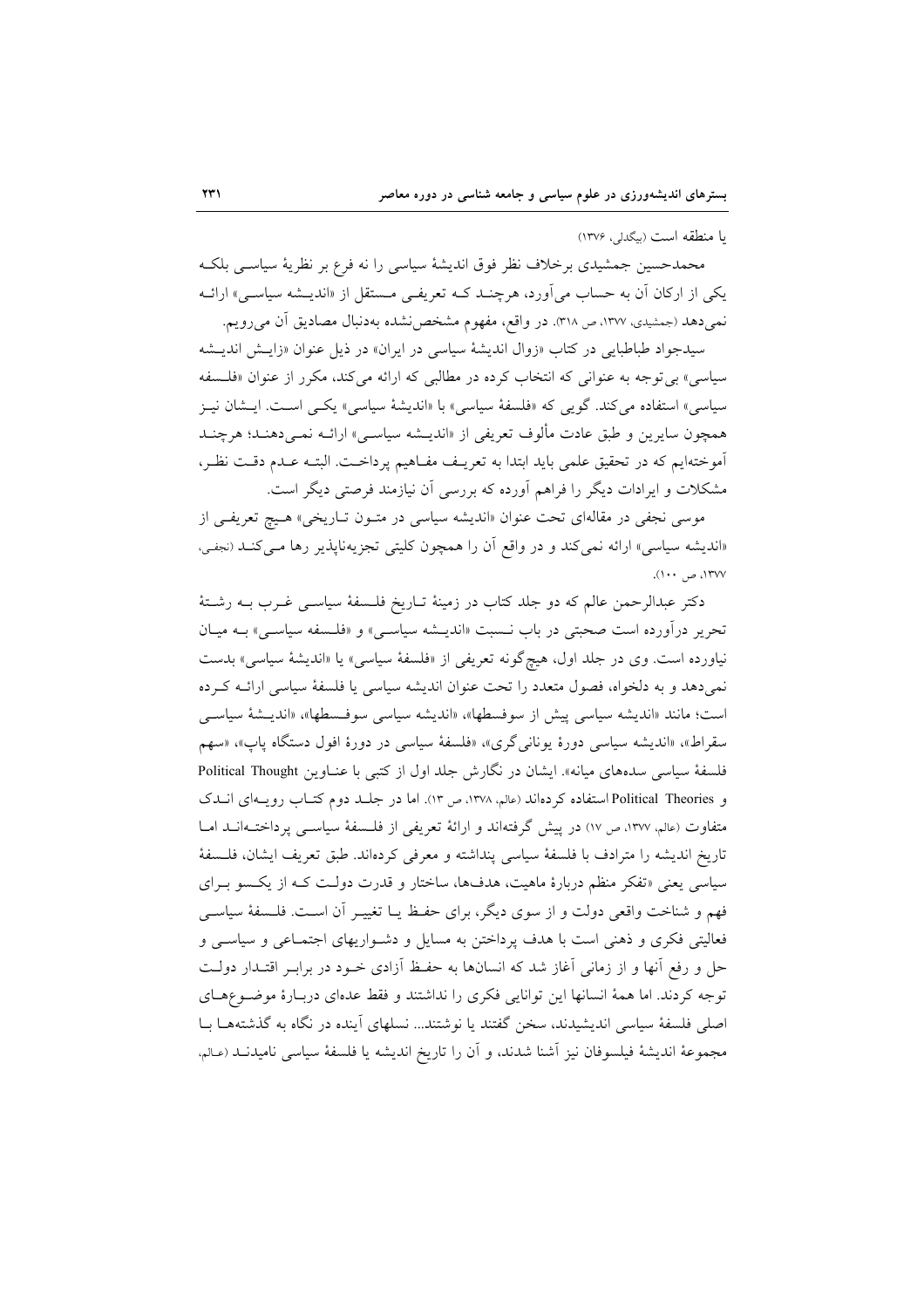۱۳۷۵، صص ۲۱ و ۲۲). با وجود این، در فصل بندیها همچنان از عناوین «اندیشه سیاسی» و «فلسفهٔ سياسي» استفاده شده و همانند جلد اول بيشتر عناوين «انديشه سياسي» است.

گفتنی است گسترانیدن محدودهٔ آنچه به زغم نویسندهٔ کتابهای فوق، فلسفهٔ سیاسی می باشد به اندازهٔ تاریخ اندیشهها، بسیار خطرناک است. دکتر عـالم در کتـابی دیگـر در توضـیح نظریــهٔ سیاسی نوشتهاند: نظریهٔ سیاسی اینک در واقع به سنجش و ارزیابی نهادهای گونـاگون سیاسـی می پردازد تا دریابد آیا این نهادها قادرند منافع مردم را تأمین کنند یا نه (عالم، ۱۳۷۵، ص ۲۲). ایشان در ادامه با نگاهی غیرعلمی مطالبی را آوردهاند که می توان آن را از جمله مصادیق پراکنـدگی و نبرد انسجام ذهنی و فکری فضای اندیشهای در ایران بهشمار آورد. وی چنین ادعا کرده است: امروزه پرداختن به نظریهٔ سیاسی دیگر کاری برای اوقات فراغت عدهای فارغ از غم نان نیست، بلکه کار کسانی است که به آن علاقه دارند و می خواهند به نظریهپردازی سیاسی بیردازنـد تـا جریانهای سیاسی را تبیین کنند.

در مقابل، باید پرسید آیا آنان که در گذشته به نظریهٔ سیاسی مـیپرداختنــد بــرای گذرانــدن اوقات فراغت بوده؟ و اینکه فارغ از غم نان به نظریهپردازی میپرداختند؟ باید اشـاره کـرد کـه مفهوم «اوقات فراغت» کاملاً جدید و نتیجهٔ زندگی ماشینی است که تــصور آن بــرای پیــشینیان غيرممكن بوده است.

نويسندهٔ ديگر، سيدعلي محمودي مخالف اصطلاح «فلسفهٔ سياسـي» بـوده و بجـاي آن از اصطلاح «فلسفهٔ سیاست» بهره جسته است. سـیدعلی محمـودی در کتــاب «عــدالت و أزادی» مفصلاً در این مورد استدلال کرده و نوشته است: از اصطلاح «فلسفه سیاسی» اینطور میفهمـیم که فلسفهای در اختیار داریم که ماهیتاً «سیاسی» است؛ اما آیا چنین است؟

تحت عنوان شاخهها يا شعب «فلسفه»، تاكنون ده عنوان احـصاء شـده اسـت، بـدين قـرار: فلسفة اخلاق، فلسفة علوم اجتماعي، فلسفة منطق، فلسفة تعليم و تربيت، فلـسفة علـم، فلـسفة حقوق، فلسفة هنر، فلسفة زبان، فلسفة دين، فلسفة تاريخ. در تمامي اين اصطلاحات، تركيبـات بصورت «مضاف و مضاف اليه» است؛ ليكن در اصطلاح «فلسفة سياسي»، تركيب بـه صـورت «صفت و موصوف» بكار رفته است؛ چرا چنين است؟ چرا مـي گـوييم «فلـسفه سياسـي» ولـي نمي گوييم «فلسفة ديني»، «فلسفة تاريخي»، «فلسفة زباني» و «فلسفة اخلاقي»؟ بهنظر مي رسـد این اتفاق فقط در باب «فلسفه سیاسی» رخ داده است و نـه دیگـر عنـاوین. اگـر از اصـطلاح «فلسفه سیاسی» اینگونه دریابیم که فلسفهای وجود دارد بـا ماهیـت «سیاسـی»، بلافاصـله ایـن يرسش مطرح مي شود كه اين فلسفه چگونه فلسفهاي اسـت؟ تعريـف أن كـدام اسـت؟ و اگـر فیلسوفی مدعی چنین فلسفهای شد؛ منطقـاً بایــد بیــذیرد و اثبــات کنــد کــه در قلمــرو فلــسفه، فلسفههای مشابه دیگر نیز وجود دارد. فی المثــل فلــسفهای کــه ماهیتــاً حقــوقی اســت (فلــسفهٔ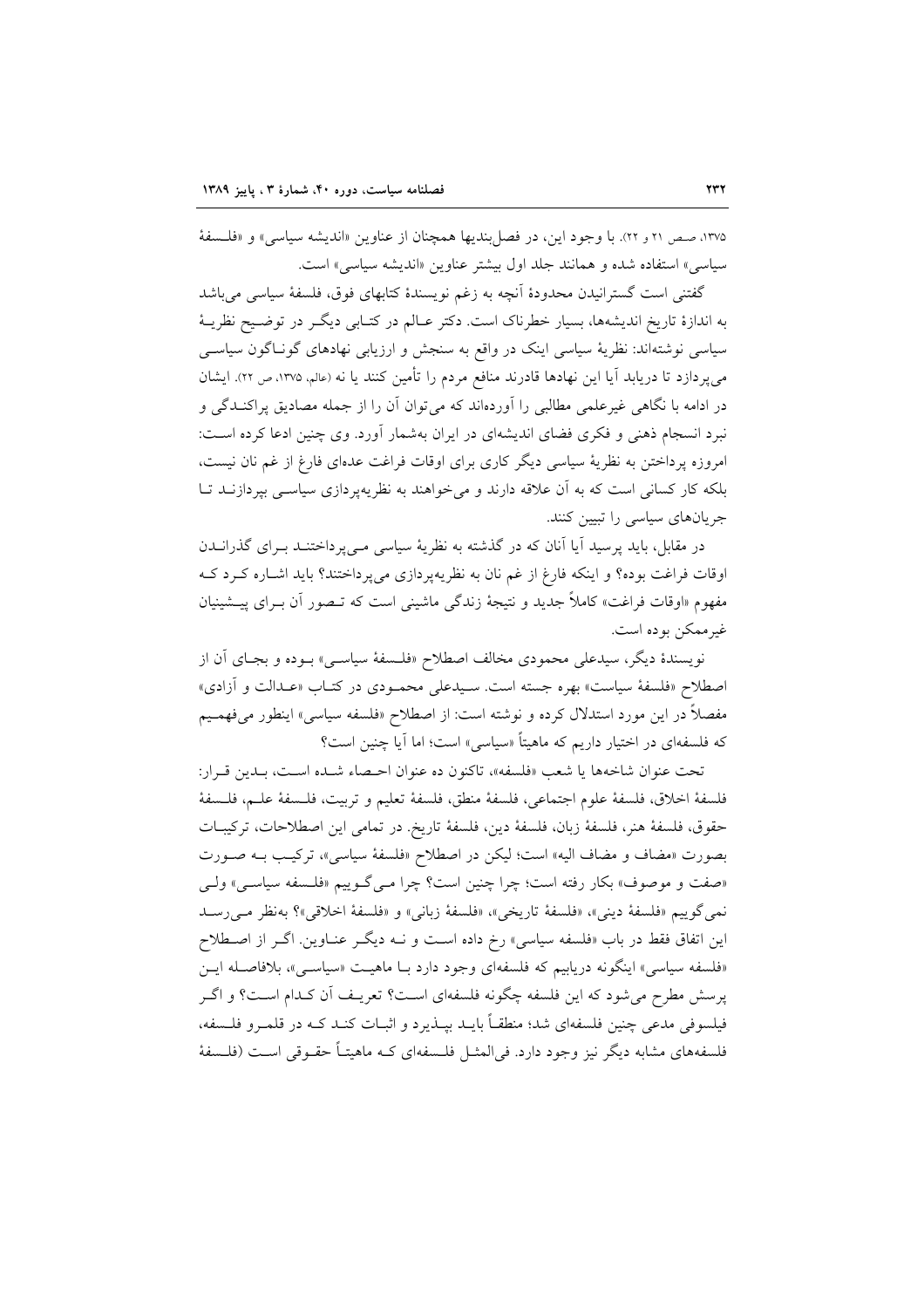حقوقی) و فلسفهای که ماهیتاً تاریخی است (فلسفهٔ تاریخی) و یا فلـسفهای کـه ماهیتـاً زبــانی است (فلسفهٔ زبانی). آیا به راستی فلسفههایی با ماهیات حقـوقی، تـاریخی، زبـانی و... وجـود دارد؟ … بهنظر مى رسد اگر اصطلاح مبهم «فلسفه سياسى» را به كنار نهـيم و اصـطلاح «فلـسفهٔ سیاست» را بکار بریم، بتوانیم تصویری روشن از آن ارائه کنیم و به تحلیل مفاهیم آن بپردازیم. اصطلاح «فلسفه سیاسی» ظاهراً ترجمه (Political Philosophy) غربیان است که عیناً وارد ادبیات فارسی شده است. اصطلاح «فلسفهٔ سیاست» (Philosphy of politics) را مــن در متــون فلــسفی غربیان در باب سیاست ندیدهام؛ لیکن در برخی نوشتههای نویسندگان غربی مشاهده می شود كه از اصطلاح «فلسفة سياسي» (Political Philosophy) مفهوم و حتى اصطلاح «فلسفة سياست» را مراد کردهاند. می گوییم «فلسفهٔ سیاست» و مرادمان این است که «سیاست» موضوع فلسفه قرار گرفته است؛ فلسفه، سیاست را مورد سوال و چون و چرا قرار مـی۵هـد، مـی کوشـد آن(ا تحلیل کند و به ارزیابی آن بیردازد. آن را نقد کند و از «چیست»ی و «چرا»یی آن سخن بگوید. در فلسفهٔ سیاست، فیلـسوف از ماهیـت سیاسـت پرسـش مـیکنـد و موضـوع سیاسـت را در أزمايشگاه فلسفه با تيغ تحليل فلسفي تشريح ميكند و ميكوشد ميزان اعتبار آن را مورد بررسي قرار دهد (محمودی، ۱۳۷۶، صص ۱، ۲ و ۳). جالب توجه است ایشان در کتابی دیگر که یکسال بعد به چاپ رسیده است (محمودی، ۱۳۷۷، ص ۴۳) بدون توجه به استدلال های مفـصل خـود در کتـاب پیشین، از اصطلاح «فلسفه سیاسی» به کرات استفاده کردهاند. ضمن آنکه در آغاز کتـاب حتـی یک تعریف کوتاه از فلسفه سیاسی ارائـه نـداده و در ایـن کتـاب هـم مـشکل بـیتـوجهی بـه ضرورت ارائهٔ چارچوب تئوریک و تعریف مفاهیم وجود دارد.

نمونهٔ دیگر از عدم تفکیک مفاهیم جهت تعیین حوزهٔ یادشـده نظـر دکتـر سـیدعلی|صـغر کاظمی است: فلسفه سیاسی، بنا به سرشت پرسشگر و حقیقتجوی خـود، غایـات سیاســی در جامعه را مورد نقد و ارزیابی قرار میدهد و می کوشد میزان کارأیی و اعتبار آنرا مورد سنجش عقلی و استدلالی قرار دهد... فلسفهٔ سیاسی، ارزشها و هنجارهـا و کـنشههـای آن نظـام را بـا معیارهای عقلی مورد ارزیابی قرار میدهد... کار فلسفه و فیلسوف سیاسی فراتـر از توصـیف و تبيين مي رود و با پرداختن به «بايد» و «نبايد»ها، «هست»ها و «نيست»ها و تحليل عقلانـي آنهـا به یک سلسله تجویزها میررسد که خطوط کلـی حرکـت جامعـه را بـرای نیـل بـه سـعادت و نیکبختی ترسیم می کنـد (کـاظمی ١٣٧۶، صـص ۴۲ و ۴۴). سـیدعلی قـادری در مقدمـهای کـه بـر «کتابشناسی اندیشهٔ سیاسی» نگاشته، آورده است: اگر بخواهیم اندیشه سیاســی را در عبــارتی کوتاه تعریف کنیم چنین می شود: آن دسته از باورهای فلسفی است که مـستقیماً بــه ادارهٔ امــور مردم مرتبط است (حسینی، ۱۳۷۳، ص ۱۳). دکتر علی اکبر در کتاب سیری در اندیشههای سیاسی به کاوشی تاریخی در درک این مفهوم پرداخته و نوشته: اندیشهٔ سیاسی ترجمهای است در مقابـل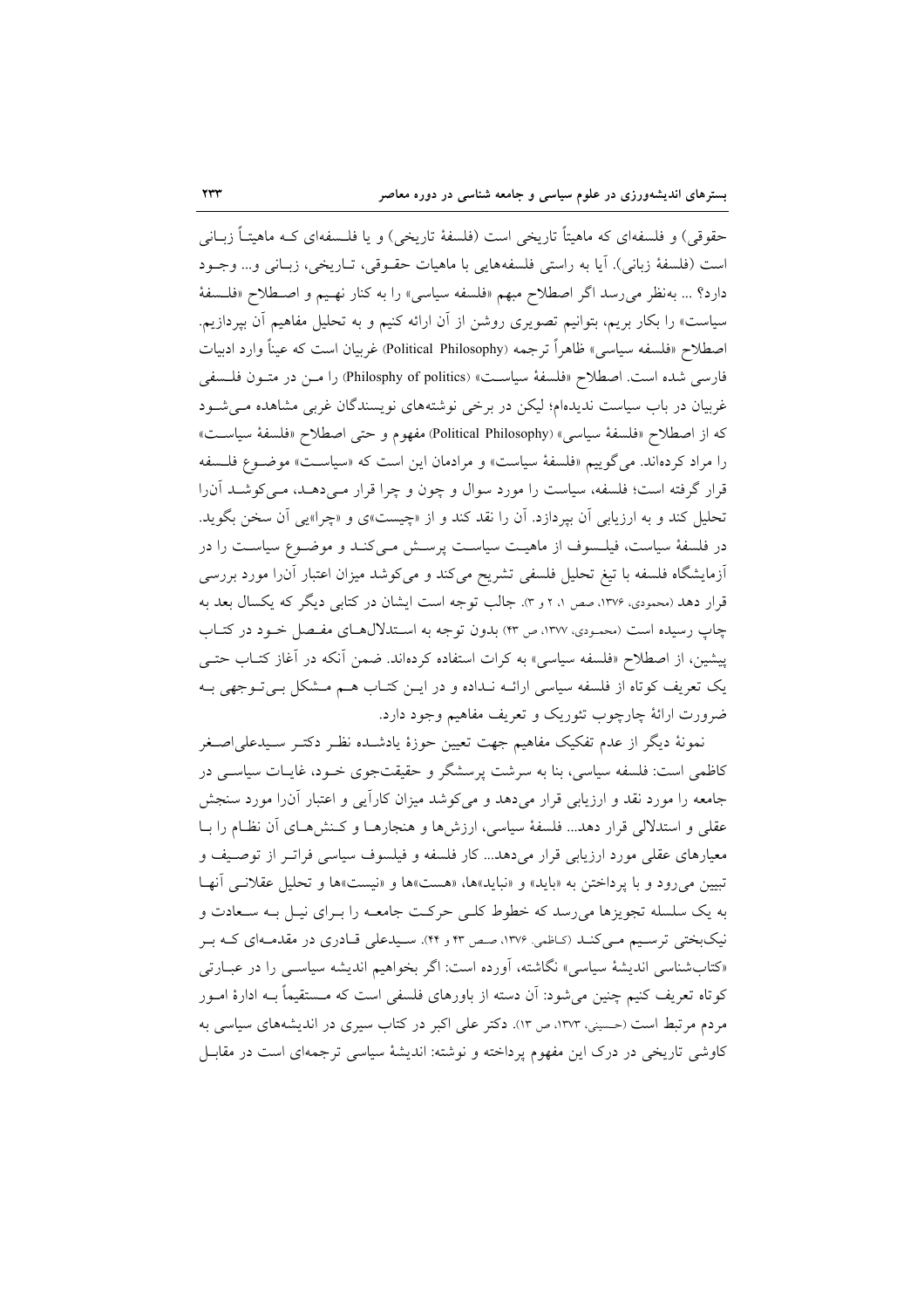اصطلاحات زبر:

- ۱. تئوری سیاسی Political theory؛ ٢. فلسفة سياسي Political Philosophy؛
- ٣. ايدئولو ژی سياسی Political thought؛
	- ۴. دکترین سیاسی Political ideas.
	-

مفاهیم مرکب فوق عمدتاً مترادف با یکدیگر بکار برده میشوند، هرچند کـه ممکــن اســت در بررسی دقیقتر تفاوتهایی میان این مفاهیم وجود داشته باشد. مخصوصاً بین دو کلمهٔ تئــوری (theory) و فلسفه (philosophy) که بدین ترتیب مسألهٔ تمایز و تشابه بین این دو مطرح می شـود. تا پایان قرن گذشته دو کلمهٔ تئوری و فلـسفه و همچنـین کلمـهٔ علـم (Science) را متـرادف بـا یکدیگر بکار می بردند. نوع خاص از اندیـشههـای سیاسـی بنـام دکتـرین سیاسـی ( political doctrines) یا ایدئولوژی سیاسی (political ideology) خوانده می شود همـانطوری کـه از نـام آن پیداست در رابطهٔ نزدیک با سیاست بوده است (اکبر، ۱۳۷۰، ص ۱). دکتر حسین بـشیریه در کتـاب دولت عقل در گفتار اول آن با عنوان مسایل اساسی در فلسفهٔ سیاسی می نویسد: موضوع بحث فلسفهٔ سیاسی کل دولت یا جامعهٔ سیاسی است و یا به سخن دیگر دل نگرانسی اخلاقسی بـرای كيفيت زندگي كل جامعهٔ سياسي ويژگي اصلي فلسفهٔ سياسي است. در فلسفهٔ سياسي جـدا کردن ابعاد توصیفی و تحلیلی از جهات تجویزی و هنجاری ممکن نیست (بشیریه ۱۳۷۴، ص ۴). وی فلسفهٔ سیاسی را معادل political theory در نظر گرفته است و در نسبت فلـسفهٔ سیاسـی و اندیشهٔ سیاسی و تفاوتشان می نویسد: فلـسفهٔ سیاسـی، اغلـب بـه شـیوهای انتزاعـی بـا غایـت حکومت و ابزارهای مناسب دستیابی به آنها و مالاً با بهترین شـکل حکومـت ممکـن سـروکار دارد. موضوعات اصلی فلسفهٔ سیاسی را مباحثی چون چگونگی احراز حقیقت، عدالت، مبـانی خیر و صلاح عمومی، لوازم آزادی و برابری، استوار کردن زندگی سیاسی بـر اصـول اخلاقـی، دلیل و ضرورت وجود حکومت، دلایل اطاعت اتبـاع از قــدرت و جـز آن تــشکیل مــیدهــد. اندیشهٔ سیاسی به معنای نوین کلمه نیز دارای علایق کم و بیش مشابهی است و از این رو بیشتر با فلسفهٔ سیاسی قرابت دارد تا مثلاً با نظریه یا تئوری به معنای جدید. به ایــن مفهــوم. اندیــشهٔ سیاسی قرن بیستم درواقع دنبالهٔ فلسفهٔ سیاسی قدیم است. اما از یـک دیـدگاه مهـم میـان آنهـا تفاوت وجود دارد و اَن این که اندیشهٔ سیاسی خصلتی عملگرایانهتر دارد و علایق انتزاعـی تــر فلسفه سیاسی از جمله بحث از دلایل و ضرورت و مبـانی تکـوین حکومـت را کنـار گذاشـته است (بشیریه. ۱۳۷۶، ص ۱۷) .

حاتم قادری با تأسی به برخی نظرات رایج در تبیـین مفهــوم اندیــشهٔ سیاســی مــیiویــسد: منظور از «اندیشه سیاسی»، هم عطف توجه به منظومهای فلسفی است کـه کلیـت و شـمولیت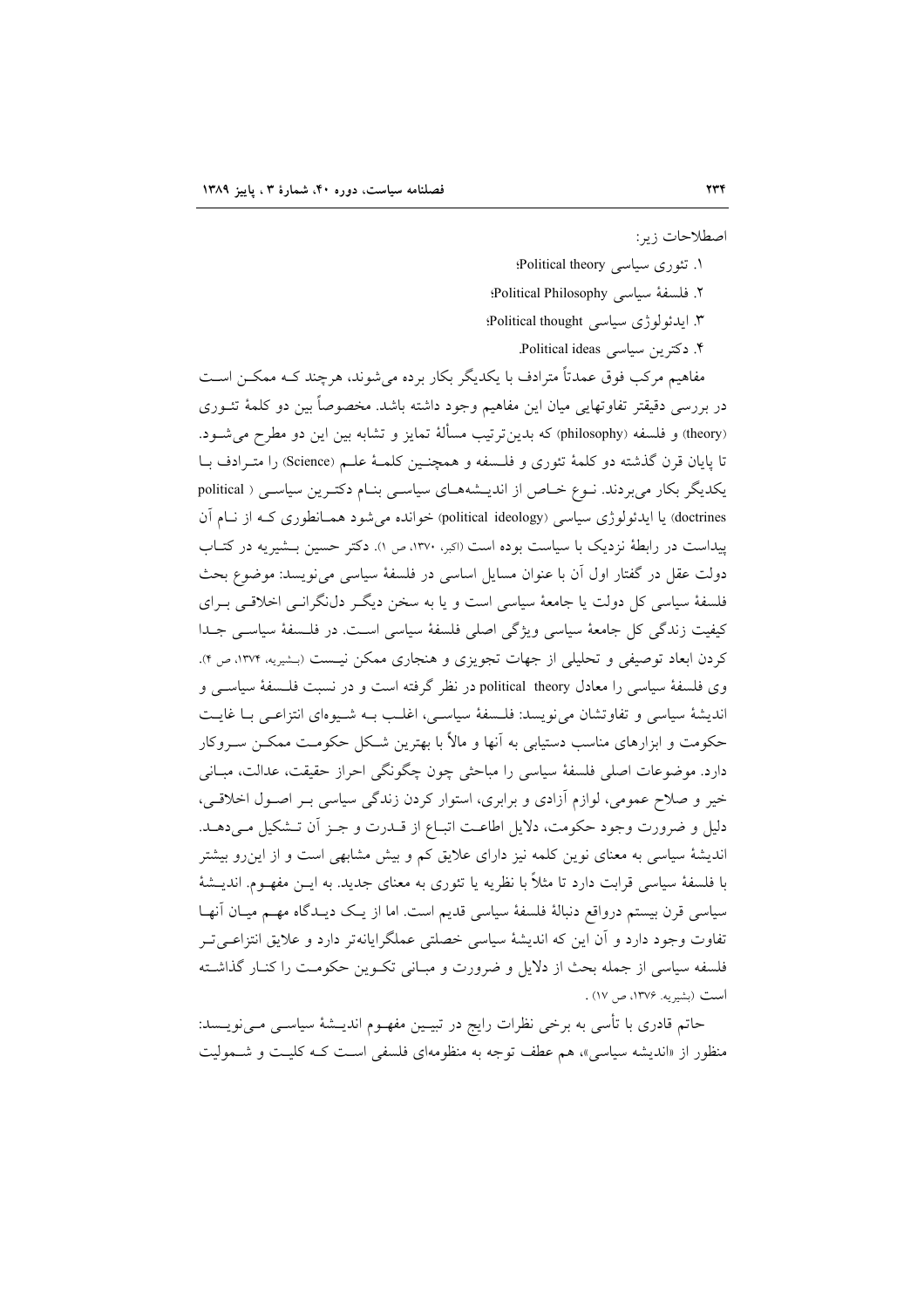تفکراتی را داشته باشـد (نظریـه)، و هـم عقایـد و آرای سیاسـی را بـه مثابـهٔ «فعـل سیاسـی» دربرگیرد… . در تاریخ اندیشهٔ سیاسی اسلام و ایضاً ایران به دلیل وجود یک کلیت دربرگیرنــده و عام که بر تمامی ابعاد اجتماع و زندگی اجتماعی و فردی شمولیت دارد، یعنی اسلام به مثابـهٔ یک دین، الزاماً تفکر اسلامی خارج و بیگانه از یک مجموعه و منظومه که اینجا جوهر و صبغهٔ مذهبی دارد، قابل تصور نیست، هرچند باید به فوریت اضافه کرد که چنین صاحب اندیـشهای حتماً مرد سیاسی و یا پردازنده به امر سیاست نیست. به این ترتیب، اندیشهٔ سیاســی اَمیختــه و مجموعهای از فلسفهٔ سیاسی که از کلیات و اصول اعتقادی نشأت میگیرد، با تأثرات تاریخی و امر سیاست است (قادری، ۱۳۷۰، صص ۷۱ و ۷۲. بنابراین، طبق نظـر حــاتم قــادری اندیــشهٔ سیاســی دربردارندهٔ فلسفهٔ سیاسی است و نه برعکس. کتاب نهادها و اندیـشههـای سیاســی در ایــران و اسلام كه تقرير درس دكتر حميد عنايت با تصحيح و مقدمة دكتر صادق زيباكلام مى باشد فاقلد تعريف انديشهٔ سياسي است. هرچند نبود تعريف را مي توان با درنظر داشتن تقريــري بــودن آن قابل قبول دانست اما نکتهٔ قابل توجه، موضع گیری دکتر زیباکلام است که پس از سی سال این تقریرات را به صورت کتاب در آورده و اساساً مخالف «تعریف مفاهیم» است. بنابراین طبیعـی است که در مقدمهٔ خود کوچکترین اشارهای به معنا و مفهوم اندیشه سیاسی ننماید. ایشان ب صراحت بـه مخالفـت بـا سـازماندهى روششناختى در تحليلهـاي علـوم انـسانى پرداختـه و مى نويسد اين فكر كه: لازم است در طبع يك اثـر در حـوزهٔ علـوم انـساني رعايـت «فرضـيه»، «تئوري»، «چارچوب علمي» و روش قانونمند شود، مدتهاست كه در مغرب زمين از پشت بام به زمين فروافتاده، اما به دليل ضعف بنيهٔ علمي و عقبماندگي ما در مباحث علمي، هنوز سـايهٔ این باورهای منسوِخشدهٔ یک قرن پیش بر سر بسیاری از اساتید و محافل دانشگاهی ما سنگینی می کند. هنوزی بسیاری از اساتید ما در طبع آثار، مقالات یا تدوین پایاننامهها، بجای فهم، نقــد و بررسی موضوع، به گونهای خشک، کاذب و مکانیکی صحبت از «متدولوژی علمی»، «ارائـه فرضيه علمي» و «اثبات» و «ابطـال» مـي كننـد (عنايـت ١٣٧٧، صـص ١٢ و ١٣). در كتـاب بحثهـايـي در اندیشههای سیاسی قرن بیستم که به گفتهٔ نویسندهاش، قسمتی از آن از سالها قبل برای تدریس درس تاریخ اندیشههای سیاسی قرن بیستم ترجمه شده است و به مرور زمان، برخـی مطالـب، تجارب و نکتهسنجیها بر روی آنها افزوده شده، (حلبی، ۱۳۷۵، ص ۱۲) تعریفی از اندیــشه سیاســی ارائه نداده است. در کتاب سیری در نظریههای جدید در علوم سیاسی (بـشیریه، ۱۳۷۸، ص ۵۳) نیــز تعریف و محدودهای برای نظریههای سیاسی مطرح نشده است هرچنـد عنـاوین متعـددی بـا همین عنوان اَورده شدهاند. در کتاب مدرنیته و نظریههای جدید علم سیاست (سیف(ده، ۱۳۷۹، ص ۴۶) نیز تلاشهای درخوری در باب بینش فلسفی و مباحث روششسناختی و شـناختشناسـی نظریههای جدید علم سیاست انجام گرفتـه امـا بــه صـورت مــشخص بــه تعریــف آن (نظریــهٔ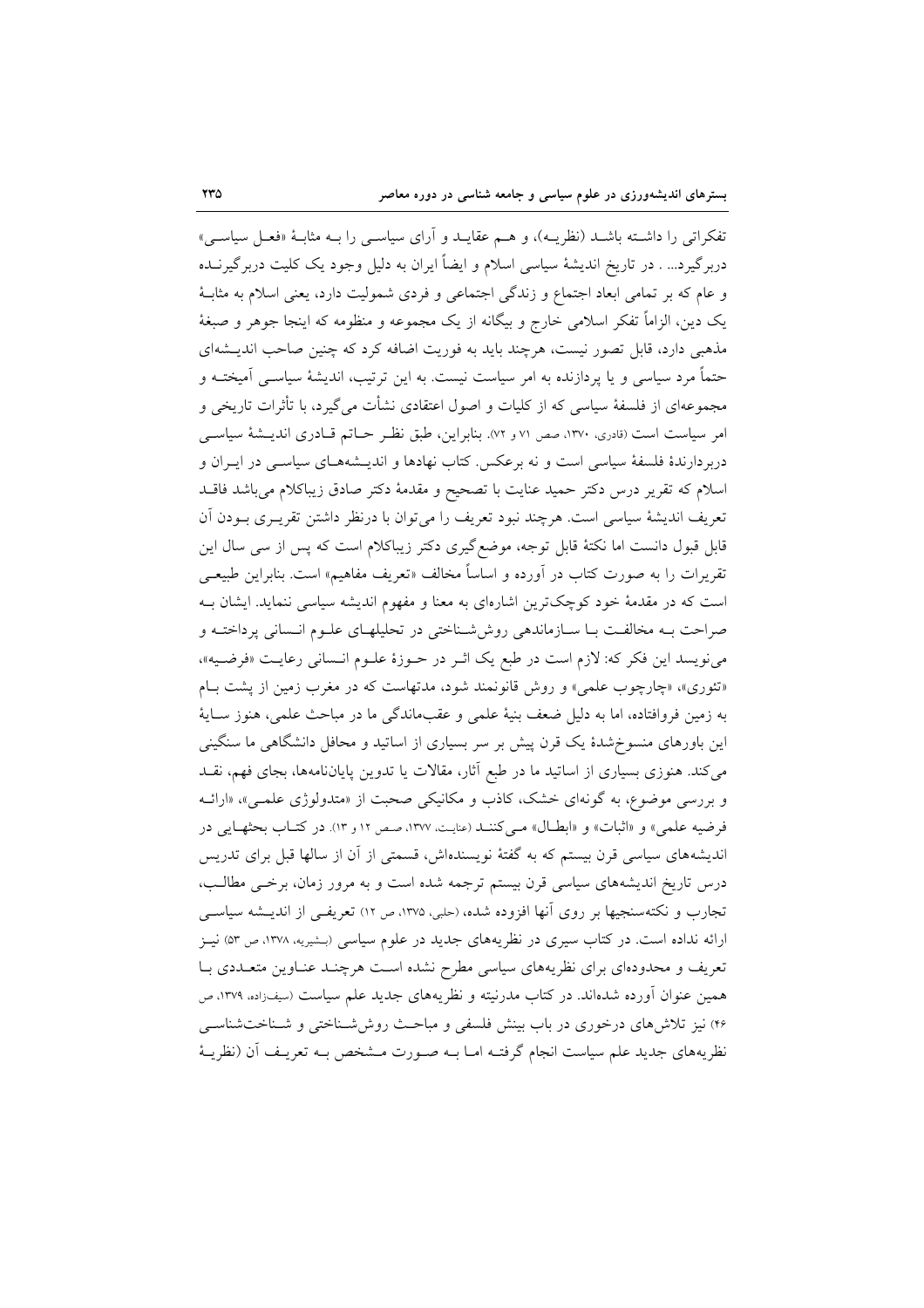سیاسی) نیرداختهاند. در فرهنگ علوم سیاسی نیز صرفاً به اندیشه سیاسی آن هــم در گــسترهای نامحدود اشاره شده و در توضیح آن نوشتهاند: این واژه در معنی موارد زیر بکار رفتـه اسـت: ١. افكار، نظريهها و ارزشهاى محرك خطمشى و رفتار سياسـي؛ ٢. نظريــه سياسـي؛ ٣. فلـسفة سیاسی؛ ۴. جامعهشناسی، اقتصاد و علوم سیاسی (آقابخشی،۱۳۷۵، ص ۳۰۴) .

«در واژهنامهٔ سیاسی». (یزدی، ۱۳۷۳، ص ۳۲)

در «واژەنامهٔ سیاسی» و «فرهنگ لغات و اصـطلاحات سیاســی» (فولادونـد. ۱۳۷۷، ص ۲۶۵) هــم اصلاً معادلی برای هیچ یک ذکر نشده است، گویی چنین مفاهیم و اصطلاحاتی وجود ندارنــد . نمونهٔ دیگر، معادلگذاری عزتالله فولادوند است. وی مقالهٔ مایکل گیلسیی بـا عنـوان Martin Heidegger, in History of political philosophy را «اندیشه سیاسی هایدگر» ترجمـه کـرده اسـت (فاستر، ١٣٧۶، ص ٩٣). جواد شيخ|لاسلامي نيز Masters of political thought را به خداوندان انديــشه سیاسی ترجمه کرده (جونز، ۱۳۷۶، ص ۶۲) امـا در مـتن از معادلهـای «فلـسفه سیاسـی» و «تئـوری سیاسی» استفاده شده است و مشخص نیست که معادل انگلیسی آنها کدام کلمه است. همچنین على رامين، مترجم ديگر مجموعهٔ خداوندان انديشه سياسي، ترجمهاش مـشابه شـيخالاسـلامي است ضمن اینکه از «نظریه سیاسی» هم استفاده کرده که معـادل انگلیـسیاش مـشخص نـشده است. البته در برخی منابع دغدغهها و تلاش هایی نیز مشاهده می شود کـه شایـستهٔ توجـهانـد هرچند کافی نیستند. بهعنوان مثال میتوان به مطالب آغازین کتاب تاریخ اندیـشههـای سیاسـی در قرن بیستم (جلد اول) نوشتهٔ دکتر حسین بشیریه اشاره کرد. لیکن در مجموع بهنظر می رسد در چنین وضعیتی که مــشخص نیــست درمــورد چــه موضــوعی و در چــه محــدودهای ســخن می گوییم پیچیدگی ناشی از تداخل موضوعات و انتقال تحلیلها که حتی در بـاب تعریـفهـای حساب شده وجود دارد؛ دوچندان شده و مـانع از رسـيدن بــه يـك اجمــاع مطلــوب علمــي و آکادمیک در باب مسایل می شود. اکنون از نگاه مقایسهای برای روشـنتر شـدن بهتـر ضـعف موجود بهره می گیریم و به نوشتههای خارجی اشاره می نمـاییم. بـرخلاف متـون سیاسـی کـه مؤلفان ایرانی نوشتهاند و به برخی از آنها اشاره شد غربیها بسیار روشمندتر و مقیـدتر بــه ایــن مقوله پرداختهاند. هرچند بـا قطعیـت نمـیتوان از یـک اجمـاع فراگیـر سـخن گفـت، لـیکن روشمندی در بررسیها و تقید به آن در ترسیم حوزهٔ اندیشهٔ سیاسی و سایر حوزههای مــرتبط و متصل با آن قابل توجه است. توماس اسپریگنز در کتاب «فهم نظریــههـای سیاســی» بــهنظــر مي رسد كه «نظرية سياسي» را همتراز و در محدودة «فلسفة سياسي» مي داند و مي نويـسد: فهـم نظریههای سیاسی بالاتر از مطالعهٔ صرف کتابهای فلسفهٔ سیاسی است (اسپریکنز، همان، ص ۱۶). او در آغاز کتاب اقدام به روشن سازی مفهوم «نظریههای سیاسی» می نمایـد و بـا آگــاهـی از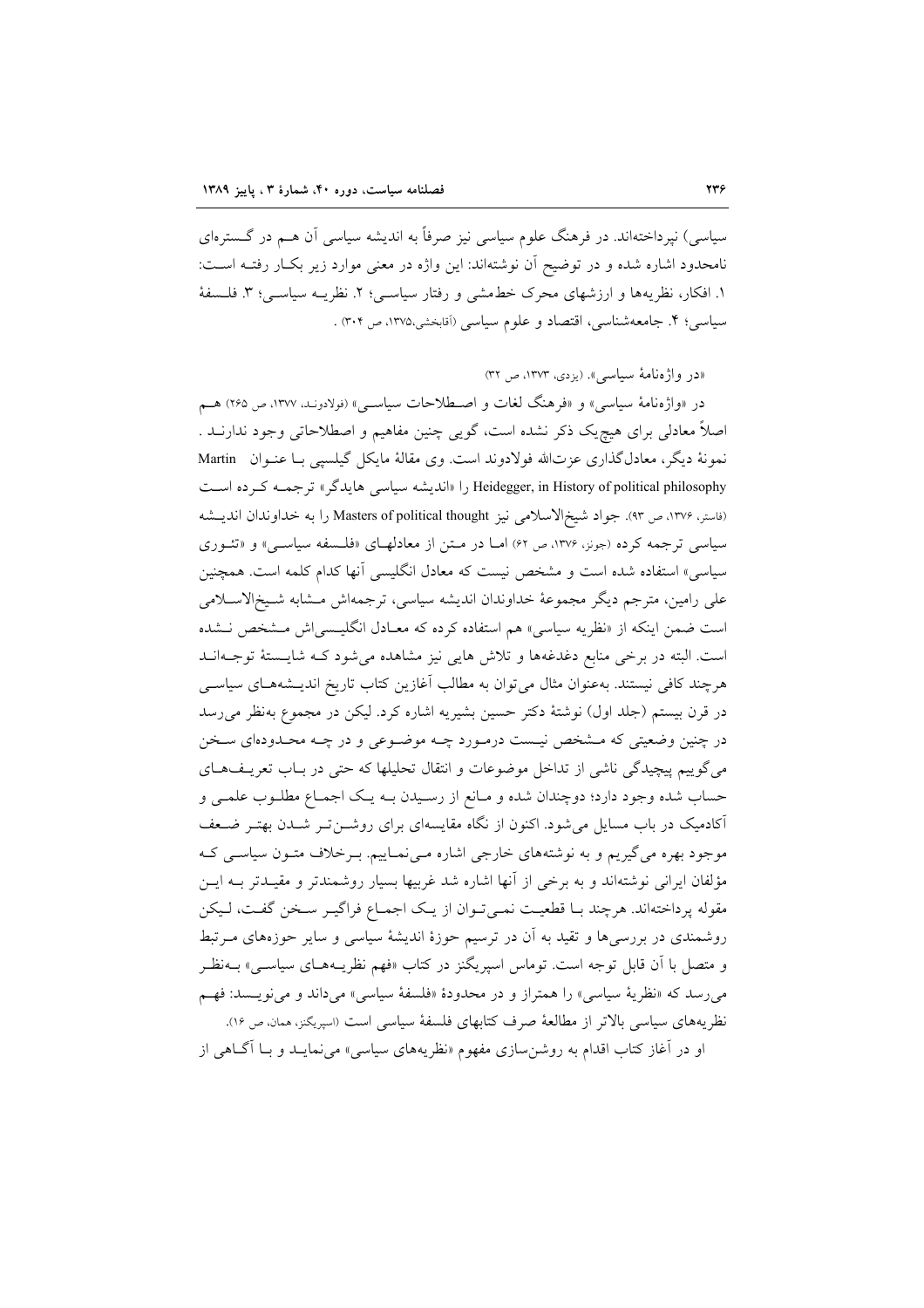تنوع تعاریف کوشش خود را با این جمله آغاز میکند: عبـارت «نظریـههـای سیاسـی» معـانی گو ناگو ن دار د (همان، ص ١٧) .

در كتاب فلسفة سياسي ويراستة آنتونى كوئينتن مقالهاى از جان يلامناتس با عنـوان «كـاربرد نظریه سیاسی» اَورده شده و در قسمتهای مختلف در کنار اصطلاح «نظریــهٔ سیاســی»، «فلــسفهٔ سیاسی» آورده شده است. به گفتهٔ وی: مراد مـن از نظریــه سیاســی (political theory) توضــیح نحوهٔ عمل یا عملکرد حکومتها نیست، بلکه تفکر منتظم دربارهٔ غرض و غایت حکومت است. از اینرو، شاید بهتر بود بـه جـای تعبیـر نظریـهٔ سیاسـی از تعبیـر فلـسفهٔ سیاسـی ( political philosophy) استفاده میکردیم که هم معنای آن است و اگر من این کار را نکردهام به آن لحـاظ بوده که امروزه لفظ فلسفه، خصوصاً در کشورهای انگلیسی زبان، در معنایی محدودتر از آنچـه سابقاً به كار مى رفته، استعمال مى شود (پلامناتس، ١٣٧١، صص ۴۴ و ۴۵) .

يلامناتس اذعان مي كند: محققاً راست است كه نظريهٔ سياسي يا فلــسفهٔ سياســي معرفتــي از اّن نوع که علم سیاست ارائه میکند به بار نمیآورد، و باز درست است کـه نظریــه سیاســی یــا فلسفة سياسي خواسته است نقش علوم سياسي را نيز ايفا كند (همان ص ۴۷) .

در کتاب خداوندان اندیشه سیاسی (جلد دوم قسمت اول) و. ت. جــونز ایــن دو مفهــوم را در کنار و همپای یکدیگر آورده است و وظیفهٔ فروتنانهٔ «فلسفهٔ سیاسی» را چنین ذکر مـیکنـد: معنی و مفهوم دولت را از لحاظ اشخاص مختلف که در آن زندگی میکنند، مـشخص و قابـل فهم سازيم. بدين ترتيب به تعداد افراد مختلف بشر، فلسفههاى سياسي وجـود خواهـد داشـت (جونز. همان، ص ١٠) . وي در چند سطر بعد هدف نظريات سياسي را چنسين بيـان مـي كنـد: ارائــهٔ طرحی است که در قالب آن بتوان واقعیات را نظم و ترتیب بخشید و تجربـههـایی کـه بــدون چنین طرحی، بی نظم و نامربوط به نظر می رسد، معنی و مفهـوم بخـشید. هـر انــدازه بخــواهیم واقعیات دارای معنی و مفهوم بیشتر شوند، به همان میزان، ساختن یک طـرح رضـایتبخـش مشکل تر خواهد بود، لیکن هرقدر نظریه (تئـوری) بهتـر و مناسـبتـر باشـد، واقعیـات بیـشتر مي توانند معنى دار و قابل فهم گردند (ممان) .

البته این مباحث در این کتاب تحت عنوان کلی اندیشه سیاسی می آید و گـویی کـه اندیــشهٔ سیاسی فراتر از فلسفهٔ سیاسی و نظریهٔ سیاسی است.

ويليام. تبي. بلومر در كتاب نظريههاي نظام سياسي تقريباً همـين وظيفـه و موضــوع را ذكـر کرده و نوشته است: در اغلب نظریههای سیاسی «سیاست» با «حکومت عمومی» به هم ارتباط داده شدهاند (بلومر، ١٣٧٣، ص ٣١) .

نظریه سیاسی تبیین موضوع سیاست است، درک عام جهان سیاسی است، چارچوب مرجـع است. بدون آن نمی توانیم رویدادی را بهعنوان رویداد سیاسی بشناسیم و بگوییم چرا آن حادثه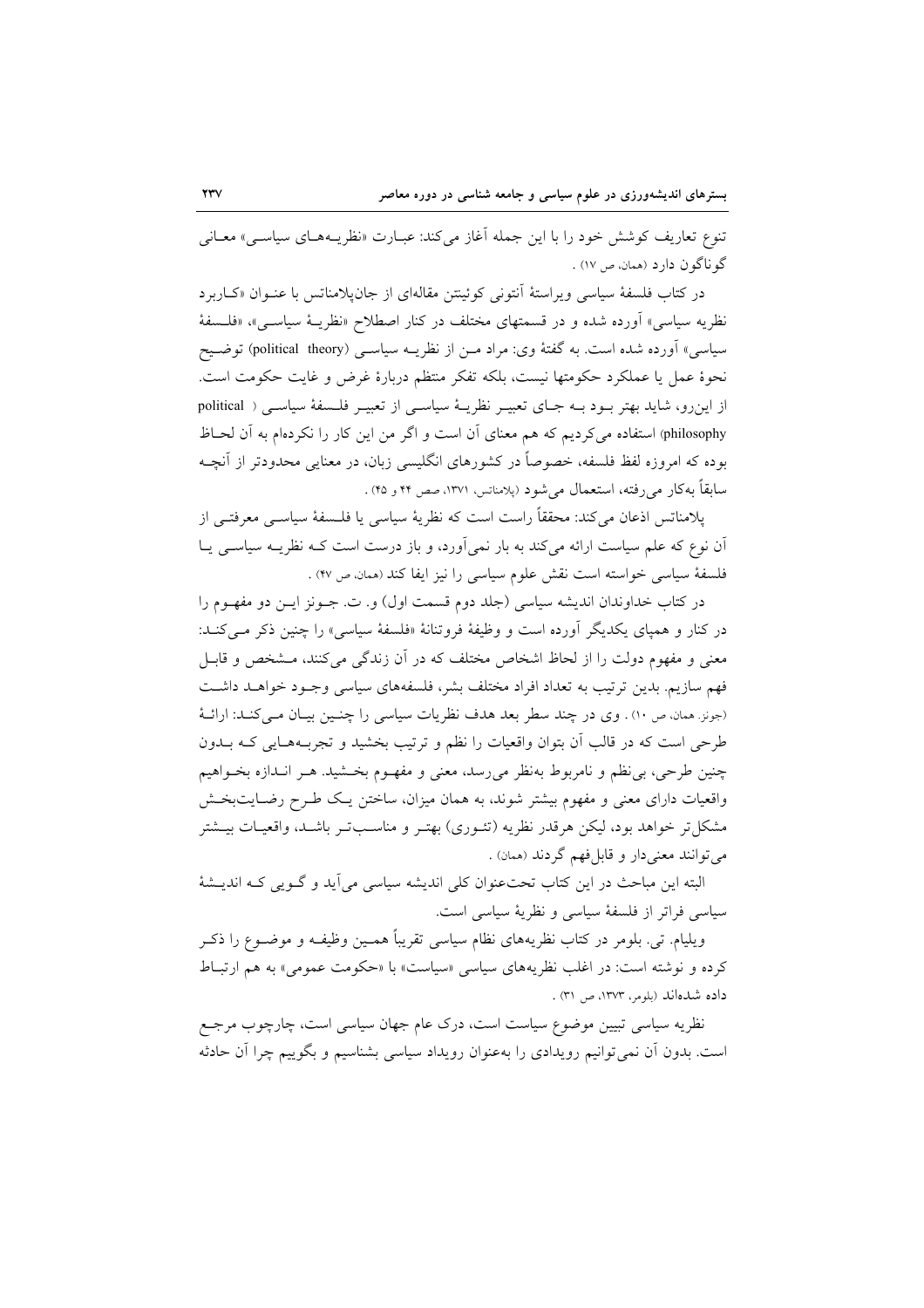روی داده، خوب بود یا بد و در آینده چه رویدادهایی محتمل اند (ممان ص ۲۴) .

در کتابهای دیگر نیز شواهد فراوان در اهتمام نویسندگان سیاسی و اجتماعی دیده می شـود. همچنانکه پیشتر گفته شد هـدف از مقایـسهٔ کوشـشهای متفکران داخلـی بـا نظـرات برخـی نویسندگان غربی توجه دادن به حساسیت نسبت به منظور و مقصود مفهوم بکار گرفته شــده و رابطهٔ آن با سایر حوزهها و پدیدههای مورد بررسی نویسنده می باشد. به عبـارت دیگـر، توجـه به روشمندی در اظهار نظر و پردازش مطالب، محور اصلی است کـه در برخــی از متفکـران داخلی نیز قابل مشاهده بود. نتیجه آنکه فرآیند مفهومسـازی نیازمنـد مـسئولیتشناسـی علمـی است که در وجه کاربردیاش خوامناخواه صبغهٔ سیاسی نیز می یابد. از این رو، نیـاز و ضـرورت سامانبخشی مفاهیم، مشروط به پذیرش مسئولیت علمی \_سیاسی و بهـرهجـویی از دیــدگاهی انتقادی است که تناسب مفاهیم و واقعیت را بیش از پیش بوجود آورد و تحلیلها را مشکل گشا گرداند. هرچند که این تناسب می تواند بنا به مکتب مـورد پـــذیرش متفکــران، از تنــوع و تکثــر برخوردار باشد.

#### نتىحە

مفاهیم به مثابهٔ طُرُق انتظامبخشی به واقعیات متکثــر و پراکنــده بــهصــورتی قابــل فهــم، از اهمیت اساسی در درک تحولات جوامع برخوردار هستند. اندیشهٔ سیاسی نیز که ربطی مستقیم با تغییرات جوامع دارد همچون یکی از مفاهیم مهم در مطالعات سیاسی بهشمار می رود. بدیهی است که این مفهوم متناسب با سرعت تغییرات نیازمند بازنگری و بازاندیـشی اسـت. در ایـران معاصر که بهصورتی اجباری و از طریق اقتضائات سیاسی و نه سـنخیت و تعـاملات فرهنگـی، تحولاتی متعدد و سریع را تجربه می کند، مقولات اندیشهای از جمله اندیشهٔ سیاسی براساس گرایشاتی کمتر انتقادی و بیشتر اقتباسی صور فهم را شکل و سـامان دادهانـد. از ایـن رو خلـط حوزههای مختلف و عدم حساسیت لازم جهت مفهومشناسی و مفهومسازی، نوعی سـردرگمی در این زمینه را موجب شده است. بستر اندیشهورزی سیاسی و اجتمـاعی در ایــران معاصـر از قوت کافی برخوردار نبوده و موضوع مهم مفاهیم و تحدید موضوعات به حالت تعلیق درآمـده است. آشفتگیهایی که بنا به دلایل مختلف پدید آمدهاند مانع از تأمل و پیگیری مداوم مباحـث مربوطه شده و به تداوم سردرگمی و فقدان اجماع مدد می رساند. تـاکنون «تقـسیمبنـدی قابـل اطمينان نحلهها و آثار در حيطه انديشة سياسي» وجود ندارد و «واژة انديشة سياسي بطور عـام برای اشاره به فلسفهٔ سیاسی، نظریات سیاسی یا بهندرت برای مواضع سیاسی بکار رفته است». ناگفته نماند آنچه که در ایران بر دشواری موضوع می|فزاید ویژگـی اسـلامی بـودن فرهنـگ و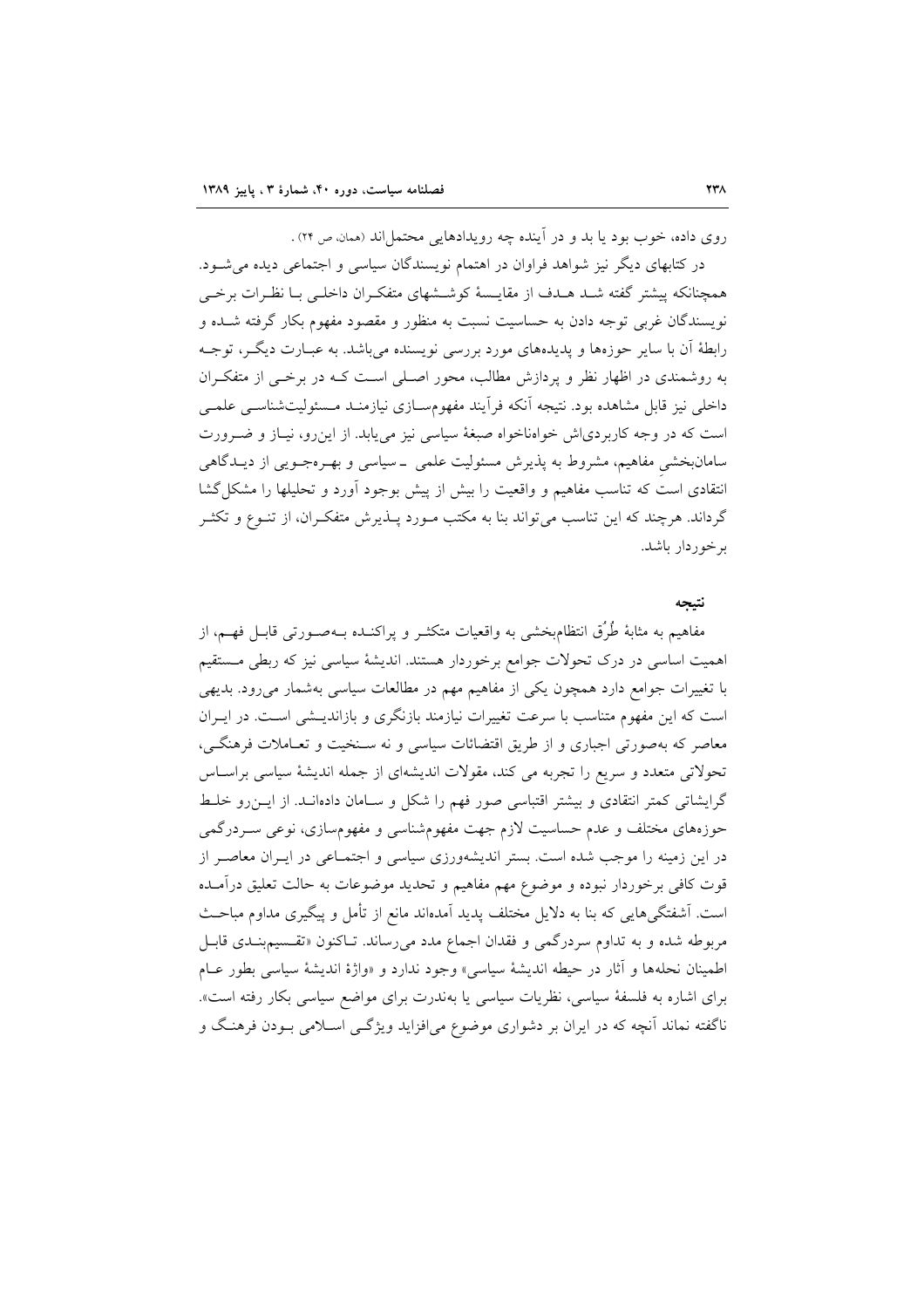اندیشههاست که علی رغم پیچیده کردن بحث برخی سادهانگاریها را نیز سبب شده است. ' بـا وجود، این گذر سریع بر تعاریف ارائه شده ما را به یک نتیجهٔ مقدماتی می رسـاند کـه نبازمنـد مداقهٔ مستمر و جستجوی دقیق در منابع بیشتر است. بر این اساس، می توان گفت از آنجایے ک نظريه، ترجمهٔ «تئوري» از كلمهٔ يوناني «تئورين» به معناي نظر كردن و دقت نمودن گرفته شـده است و از سوی دیگر فلسفه تلاش دارد که با پرهیز از ظواهر و عــوارض موجــودات بــه نظــر كردن به هستى أنها بيردازد، «نظريهٔ سياسي» و «فلسفهٔ سياسـي» وامــدار يكديگرنــد و «انديــشهٔ سیاسی» حاصل نظرگاه اندیشمند سیاسی است، و بدینگونه اندیشهٔ سیاسی پرداختـه و متجلـی می شود، ضمن آنکه آن نظر گاه بر آمده از فلسفه و نگرش خاص آن اندیــشمند سیاســی اســت. اندیشهٔ سیاسی یک سر در نظریهٔ سیاسی دارد و در سطحی عمیقتر وابسته بـه فلـسفهٔ سیاسـی است. بنابراین باتوجه به جدیت مقولهٔ تولید علم و ضرورت آن در ایـران امـروز، لازم اسـت اندیشهورزی سیاسی و تأمل در مقولهٔ اندیشهٔ سیاسی بصورت روشــمند و بــا اتکــاء بــه مبــانی معرفتی و شرایط محیطی مورد تجدیدنظر قرار گیرند. در این صورت تنوعات، در محـدودهای قابل تشخیص و متأثر از ویژگیهایی مشهود و خاص فرهنگ ایرانــی ــ اســلامی بــه صــورتی معنادار درمی اَیند و تجلی تأملات نخبگان و اندیشمندان سیاسی علـی(غـم تکثـر بــه صــورتی مثبت و مفید به حال فهم سیاسی، منشاء نظریهسازی سیاسی خواهند شد. البته تغییرات محیطی همچون عاملی مهم به دگرگونی در سطح تقاضا می|نجامند که این واقعیت، حساسیت نـسبت به عرضه را به دنبال می آورد و همچنانکه در برخی موارد مشاهده شد، اظهارنظرهای متأخر بــا دقت نظر بیشتر صورت گرفته بودند.

### منابع و مآخذ:

۱.آزادارمکی، تقی، (۱۳۷۸)، جامعهشناسی جامعهشناسی در ایران. مؤسسه نشر کلمه، چاپ اول. ۲.آقابخشی، علی، با همکاری مینو افشاریراد، (۱۳۷۵)، **فرهنگ علوم سیاسی**، مرکز اطلاعات و مدارک علمی ایران، چاپ دوم. ۳. ازغندی، علیرضا ، (۱۳۷۸)، علم سیاست در ایران، انتشارات باز، چاپ اول. ۴. اسیریگنز، توماس، (۱۳۷۷)، **فهم نظریههای سیاسی**، ترجمه: فرهنگ رجایی، انتشارات آگاه، چاپ سوم. ۱.۵کبر، علی ، (۱۳۷۰)، **سیری در اندیشههای سیاسی معاصر**، مؤسسهٔ خدمات فرهنگی ــ انتشاراتی الست، چاپ اول<sub>.</sub> ۶. بشيريه، حسين ، (١٣٧٤)، دولت عقل، مؤسسة نشر علوم نوين، چاپ اول. ۷. بشیریه. حسین ، (۱۳۷۶)، تاریخ اندیشههای سیاسی در قرن بیستم (جلد اول)، نشر نی، چاپ اول. ٨. بشيريه، حسين ، (١٣٧٨)، **سيري در نظريههاي جديد در علوم سياسي**، مؤسسة نشر علوم نوين، چاپ اول. ۹.بلومر، ويليام تبي، (١٣٧٣)، نظريههاى نظام سياسى (جلد اول)، ترجمه: احمد تدين، نشر آران، چاپ اول. ۱۰. بیگدلی، علی، (۱۳۷۶)، <mark>تاریخ اندیشهٔ سیاسی در غرب (جلد اول</mark>)، مؤسسهٔ انتشارات<sub>ی</sub> عطا، چاپ دوم.

<sup>1.</sup> به عنوان نمونه نجف لک(ایی در مقالهای به طبقهبندی اندیشهٔ سیاسی اسلامی پرداخته و اشکالات آنها را متذکر شده است. (رجوع کنیـد به: نجف لک(ایی. «درآمدی بر طبقهبندی اندیشهٔ اسلامی معاصر». فصلنامهٔ حکومت اسلامی. سال پنجم. شماره دوم. تابـستان ۱۳۷۹، صـص  $y - 9r$